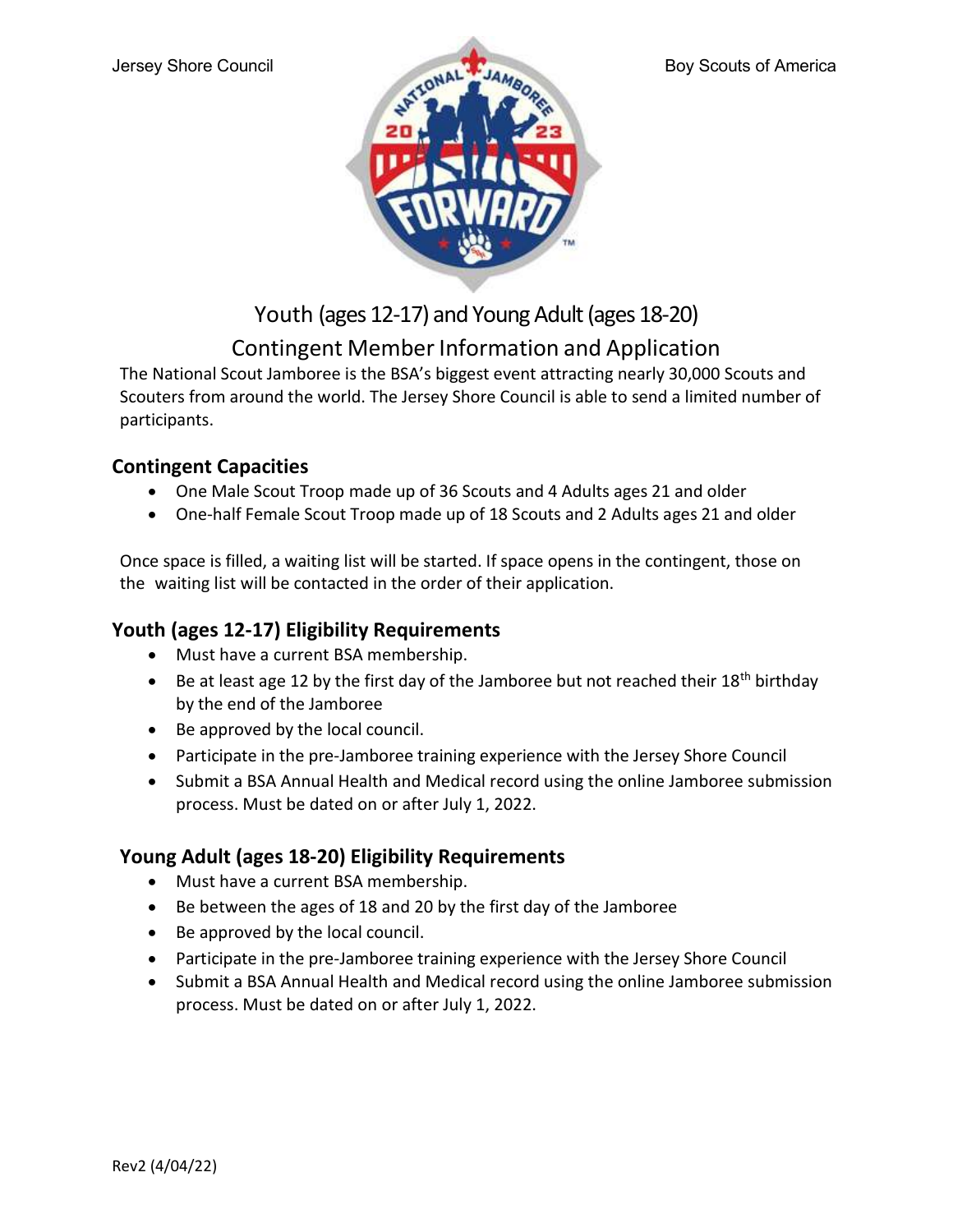#### Jamboree Cost

The current estimated Jamboree contingent member cost is \$2,200. The Council Jamboree committee does their best to deliver value when planning for the Jamboree, however, there are costs that are beyond the control of the Jersey Shore Council. For example, transportation contracts cannot be signed until much closer to the actual Jamboree departure date and prices may change. Costs may also be affected if the Jamboree contingent of one- and one-half Troops is less than full.

Participants will be provided a payment schedule. Failure to comply with financial obligations may cause the participant to be moved onto a waiting list. It is important that this schedule be followed so that the Council can meet its financial commitments related to the Jamboree. Jamboree scholarships may become available and information will be provided at a later date.

#### Refunds

Planning the Jamboree is very detailed. Payments for the Jamboree, transportation and related costs are made months before the actual trip and are often non-refundable. Fees paid are refundable until the Jersey Shore Council begins making payments towards the participants Jamboree experience. A refund is then equal to the total fees paid by the participant minus expenses related to contractual agreements made on the participants' behalf. If another Scout is available from the alternate list to take a dropouts' place, a full refund will be made upon the alternate paying up to date with his fees. Fees paid by alternates who do not make it onto the contingent roster are 100% refundable. Refund requests must be made in writing.

#### Jamboree Unit Meetings and Shakedown

Once formed, each Jamboree unit will schedule regular meetings to plan for various aspects of the Jamboree and to keep Scouts and parents informed. Attendance at these meetings is required.

Prior to the Jamboree the council will conduct a shakedown. This event is to provide Jamboree units with required pre-Jamboree training and to prepare participants for the Jamboree experience. The exact date, times, and location will be provided at a later time. Attendance at the Jamboree Shakedown is mandatory.

#### Jamboree Codes of Conduct

Both a 2023 Jamboree and Jersey Shore Council Code of Conduct will be provided outlining participant expectations and requirements. Above all else, the Scout Oath and Law guide Jamboree participation. Failure to follow the rules outlined in each Code of Conduct may result in a participant being dismissed from the Jamboree contingent and the Jamboree at their own expense under parent/guardian supervision. Dismissal is not grounds for a refund.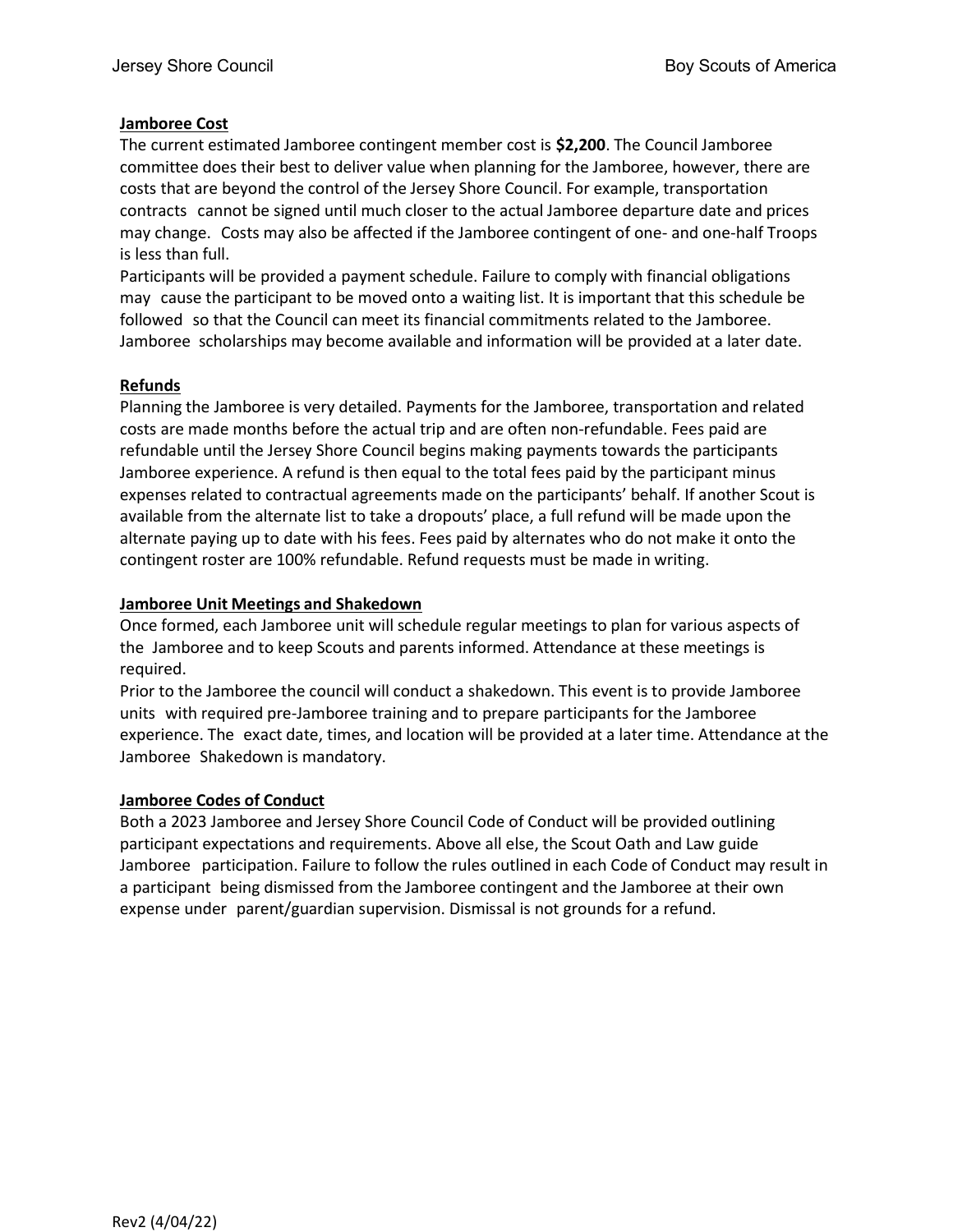# 2023 National Scout Jamboree

#### Youth/Young Adult Registration Form

Registration for the Jamboree will be a three-step process: 1. Register Online for the Jamboree at https://events.scouting.org/form/B5925B571FB44195/personal-information 2. Print your confirmation and submit it with Step 3. 3. Register Online at the Jersey Shore Council with a \$400 deposit at https://www.jerseyshorescouts.org/ 4. Fill out the form below and email the form to Nancy.Kendrex@scouting.org Or, mail the form to: Jersey Shore Council Attn: Jamboree Registrar 500 E Fairway Lane Galloway, NJ 08205

#### Scout Information:

| Current Rank: _____________________________Circle One: Troop/Crew Number: ___________                |  |  |  |
|------------------------------------------------------------------------------------------------------|--|--|--|
| Unit Leader Name: _________________________________Unit Leader Phone: ______________________________ |  |  |  |
|                                                                                                      |  |  |  |

#### Please Review and Initial You're Understanding of Each Statement Below:

\_\_\_\_\_ I have completed Registration Step # 1 and #2

\_\_\_\_\_ I will meet the eligibility requirements including required BSA registration, age and

medical requirements as outlined for the Jamboree.

 $\mathcal{L}$ If will meet my financial obligations as a member of the Council Jamboree Contingent.

\_\_\_\_\_ I agree to abide by the 2023 Jamboree and Jersey Shore Council Codes of Conduct and

| understand that violation of these guidelines may result in my dismissal from the Jamboree at my own |
|------------------------------------------------------------------------------------------------------|
| expense.                                                                                             |

\_\_\_\_\_ I have read and understand the refund policy as outlined for the Jamboree.

\_\_\_\_\_ I will attend and participate in Jamboree Unit Meetings and the Jamboree Shakedown.

| Scout Signature:           | Date: |
|----------------------------|-------|
| Participant Signature:     | Date: |
| Under 18:                  |       |
| Parent/Guardian Signature: | Date: |